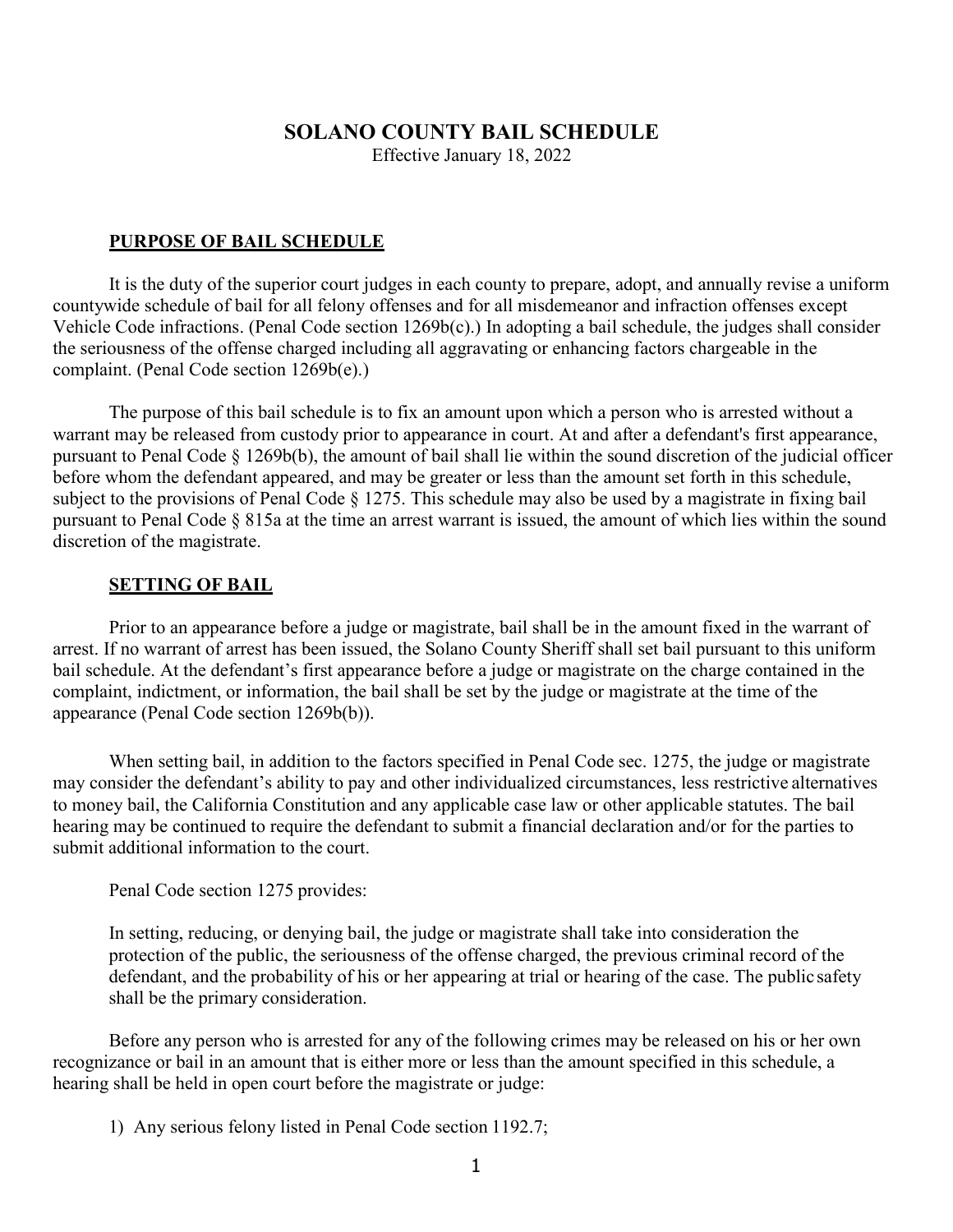2) Any violent felony as defined in subdivision (c) of Penal Code section 667.5 (but not including Penal Code section 460(a));

3) A violation of Penal Code section 136.1 pursuant to subdivision (c);

4) Any felony violation of Penal Code section 262 (Spousal Rape), Penal Code section 273.5 (Domestic Violence), Penal Code section 422 (Threats);

5) Any violation of Penal Code Section 646.9 (Stalking);

6) Any violation of paragraph (1) of subdivision (e) of Penal Code section243;

7) A violation of Penal Code section 273.6, if the detained person made threats or harm, has engaged in violence against, or has gone to the residence workplace of, the protected party:

## **CALCULATION OF BAIL IN FELONY CASES**

Bail shall be separately determined and established in each case. The Bail Schedule contemplates the following practice where more than one offense is charged:

(1) When a defendant is booked on two or more charges arising from the same course of conduct, bail shall be the amount set for the charge having the highest bail.

(2) When a defendant is booked on two more charges arising out of a single course of conduct that permits multiple punishments, bail shall be the sum of the full amounts set for the charge in each course of conduct having the highest bail.

(3) For sex offenses arising from threat or menace, bail shall be the sum of the full amounts setfor each charge irrespective of whether the charges arise from a single course of conduct or single transaction.

Where an enhancement or enhancements have been alleged, the listed bail amounts for each enhancement or enhancements shall be added to the bail for the underlying offense or offenses.

A hold on the release of a defendant from custody pursuant to Penal Code § 1275.1 shall only be ordered by a magistrate or judge following the filing of a declaration under penalty of perjury by a Peace Officer or prosecutor setting forth probable cause to believe that the source of any consideration, pledge, security, deposit or indemnification was feloniously obtained or when the magistrate has probable cause to believe the source of bail was feloniously obtained.

The examples outlined below demonstrate how to calculate a bail amount when a person is arrested and booked on more than one charge.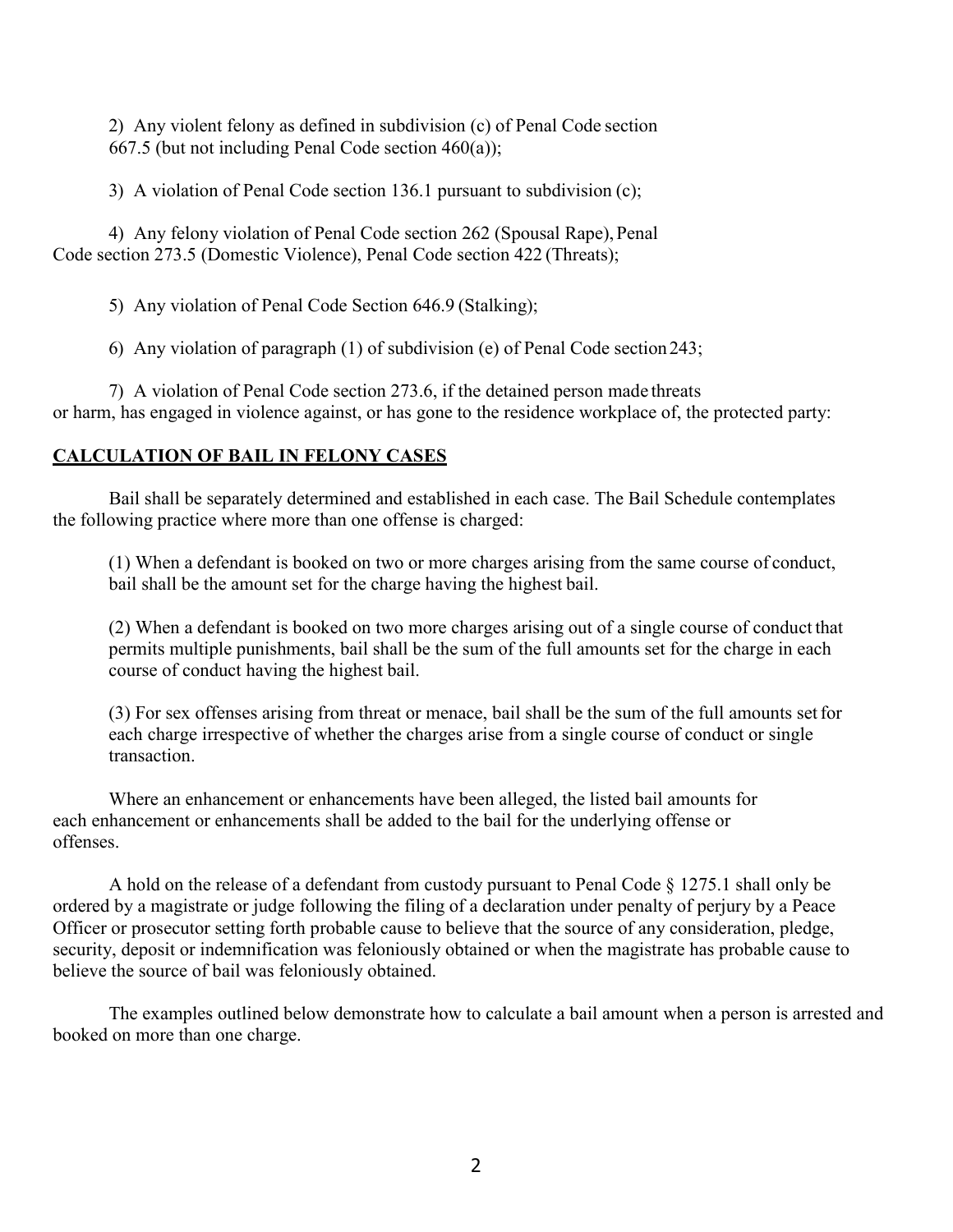#### **EXAMPLE #1**

This example demonstrates how to calculate the bail amount when a defendant is booked on more than one charge arising out of a single act that precludes multiple punishments.

Charge 1 PC §459 First Degree Residential Burglary: \$55,000

Charge 2 PC §496 Receiving Stolen Property (value over \$950) \$25,000

Charge 3 PC §487 Grand Theft (value over \$950) \$25,000

The bail in this example is \$55,000 because the First Degree Burglary charge has the highest bail and all the charges arise from a single act that precludes multiple punishments.

#### **EXAMPLE #2**

This example demonstrates how to calculate the bail amount when a defendant is booked on more than one charge arising from different acts that permit multiple punishments.

Charge 1 VC §10851 Felony Unlawful Taking of Vehicle \$25,000

Charge 2 VC §20001(b)(2) Felony Hit and Run \$25,000

The bail amount in this example is \$50,000 because VC  $\S 10851$ , and VC  $\S 20001(b)(2)$  are separate acts that can be punished separately.

#### **EXAMPLE #3**

This example demonstrates how to calculate the bail amount when a defendant is booked on a serious or violent felony charge with one or more enhancements.

| Charge 1 PC $\S211$            | $2nd$ Degree Robbery                         | \$45,000     |  |
|--------------------------------|----------------------------------------------|--------------|--|
| Enhancement 1 PC 12022.7       | <b>Actually Causes Great Bodily Injury</b>   | Add 3 years  |  |
| Enhancement 2 PC $12022.53(c)$ | Discharge of Firearm during Certain Felonies | Add 20 years |  |

The bail amount in this example is  $$375,000$  because  $2<sup>nd</sup>$  Degree Robbery has a high term of 5 years and each enhancement can be imposed consecutively for a total potential punishment of 28 years.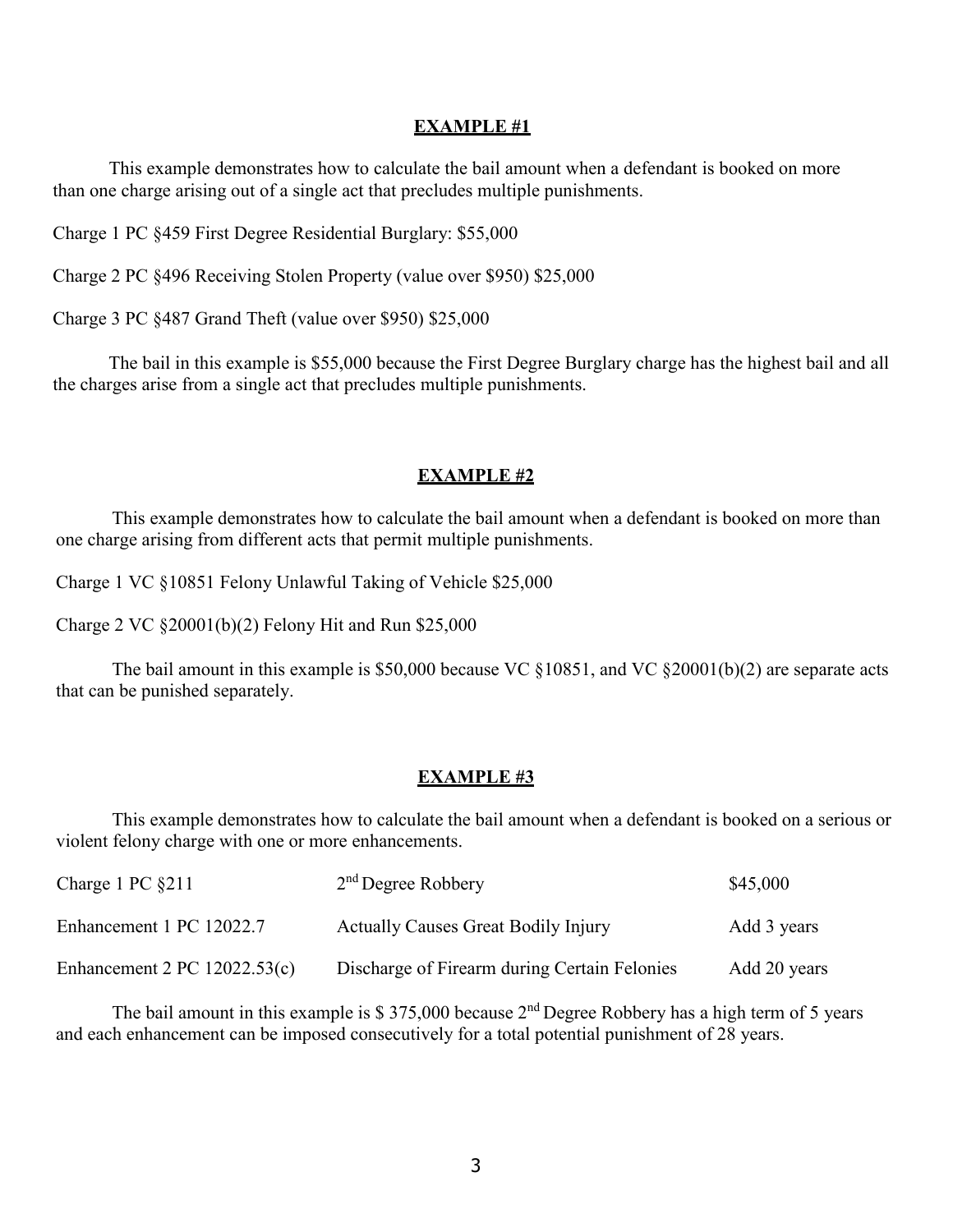# **EXAMPLE #4**

This example demonstrates how to calculate the bail amount when a defendant is booked on a felony gang charge with one or more enhancements.

| Charge 1: PC $\S 594$ (b)(1)                                                                        | Vandalism with more than \$400.00 damage                             | \$25,000.00 |
|-----------------------------------------------------------------------------------------------------|----------------------------------------------------------------------|-------------|
|                                                                                                     | Enhancement 1 PC 12021.5(a) Carrying firearm on person or in vehicle | Add 3 years |
| The total bail amount is \$55,000 because the PC §12021.5 bail amount can be imposed consecutively. |                                                                      |             |